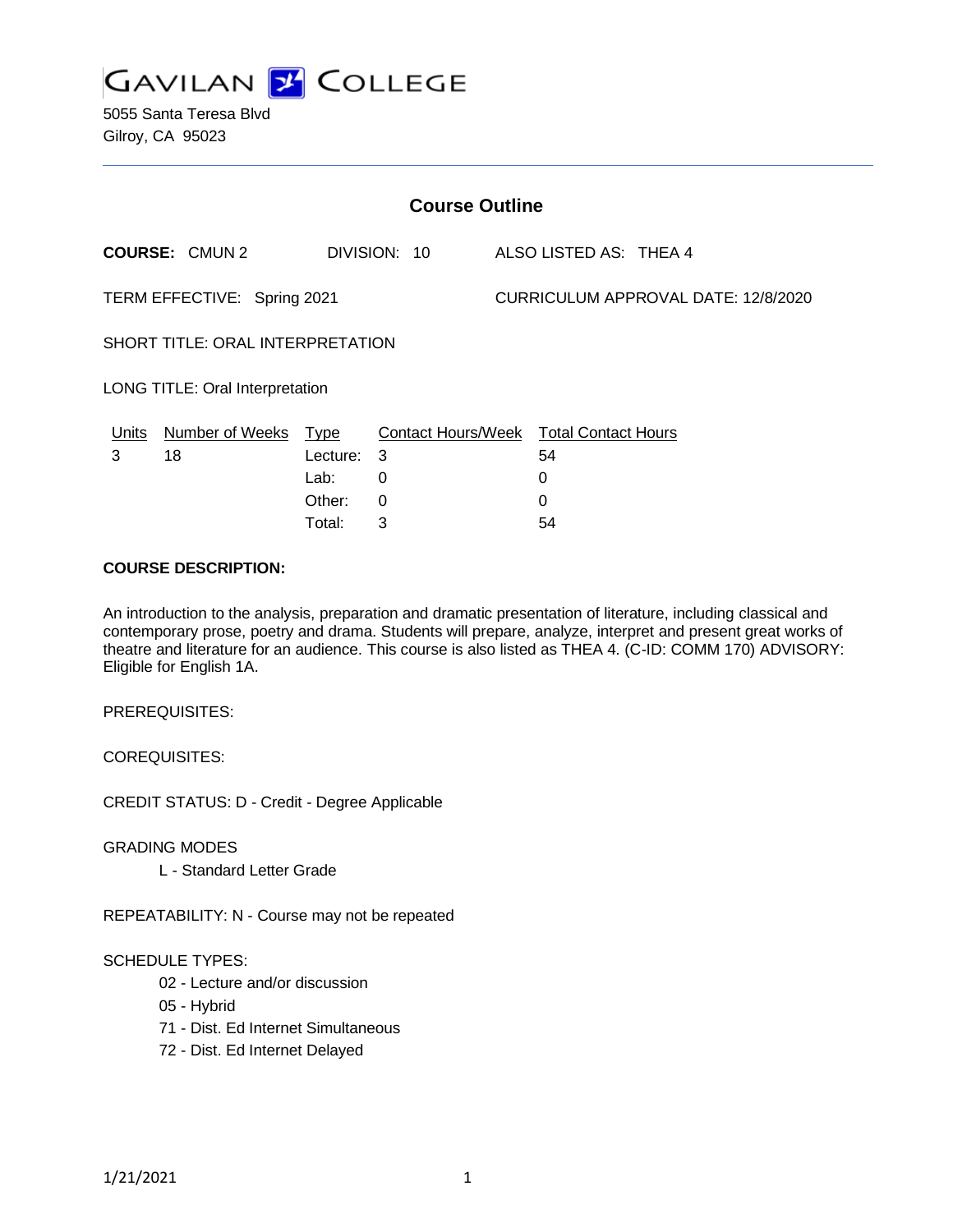# **STUDENT LEARNING OUTCOMES:**

Recognize what constitutes good literature for Oral Interpretation.

Measure of assessment: Class Discussion, Class Projects

Year assessed, or planned year of assessment: 2018

Semester: Spring

Institution Outcome Map

1. Communication:

1.1 Students will communicate effectively in many different situations, involving diverse people and viewpoints.

1.2 Speaking: Students will speak in an understandable and organized fashion to explain their ideas, express their feelings, or support a conclusion.

1.3 Listening: Students will listen actively and respectfully to analyze the substance of others' comments.

1.4 Reading: Students will read effectively and analytically and will comprehend at the college level.

1.5 Writing: Students will write in an understandable and organized fashion to explain their ideas, express their feelings, or support a conclusion.

2. Cognition:

2.1 Students will think logically and critically in solving problems; explaining their conclusions; and evaluating, supporting, or critiquing the thinking of others.

2.2 Analysis and Synthesis: Students will understand and build upon complex issues and discover the connections and correlations among ideas to advance toward a valid independent conclusion.

2.3 Problem Solving: Students will identify and analyze real or potential problems and develop, evaluate, and test possible solutions, using the scientific method where appropriate.

2.4 Creative Thinking: Students will formulate ideas and concepts in addition to using those of others.

2.5 Quantitative Reasoning: Students will use college-level mathematical concepts and methods to understand, analyze, and explain issues in quantitative terms.

2.6 Transfer of Knowledge and Skills to a New Context: Students will apply their knowledge and skills to new and varied situations.

7. Content Specific:

Distinguish between various forms of literature .

Measure of assessment: Group Project, Oral Reports, Demonstration

Year assessed, or planned year of assessment: 2018

Semester: Spring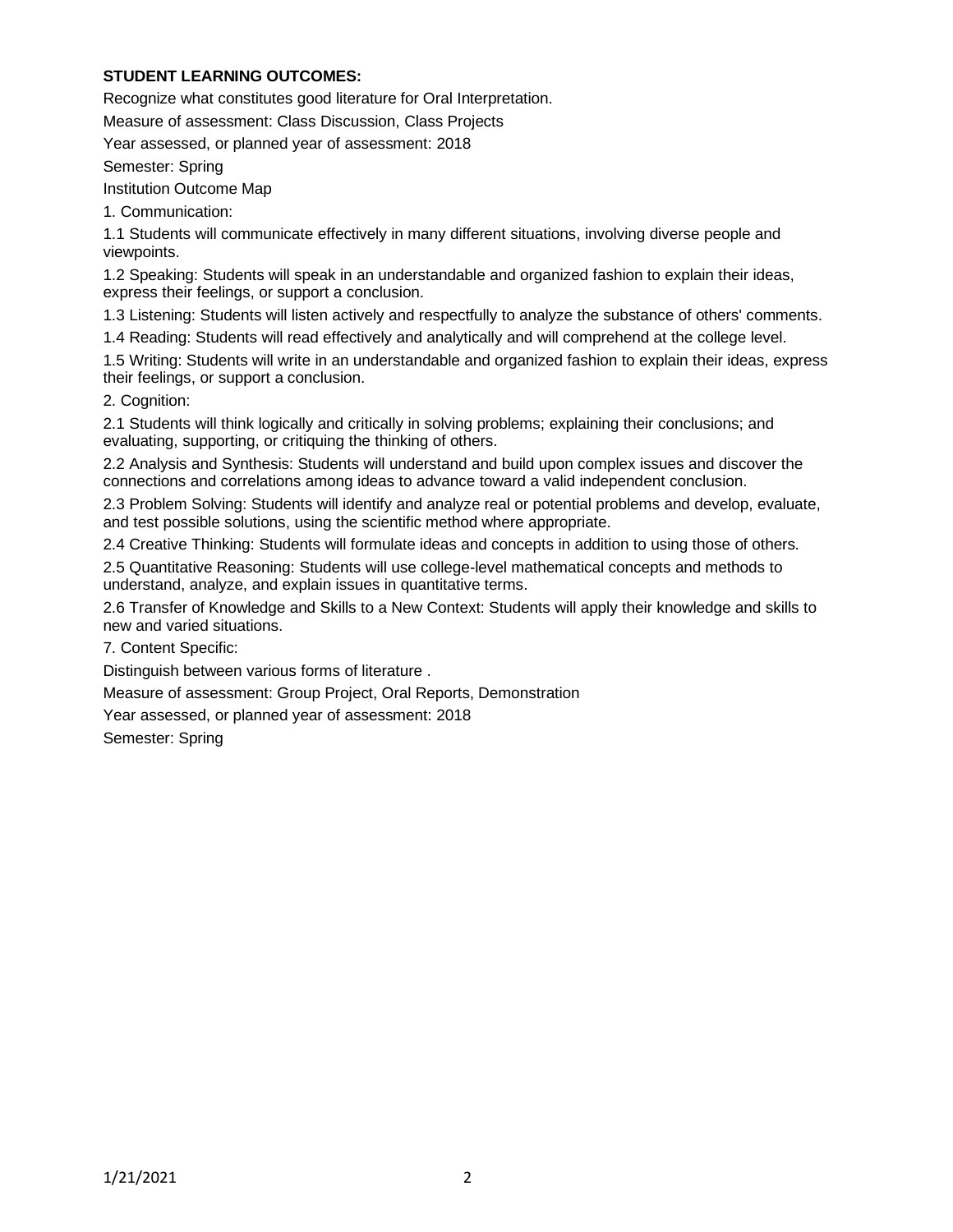Institution Outcome Map

2. Cognition:

2.1 Students will think logically and critically in solving problems; explaining their conclusions; and evaluating, supporting, or critiquing the thinking of others.

2.2 Analysis and Synthesis: Students will understand and build upon complex issues and discover the connections and correlations among ideas to advance toward a valid independent conclusion.

2.3 Problem Solving: Students will identify and analyze real or potential problems and develop, evaluate, and test possible solutions, using the scientific method where appropriate.

2.4 Creative Thinking: Students will formulate ideas and concepts in addition to using those of others.

2.5 Quantitative Reasoning: Students will use college-level mathematical concepts and methods to understand, analyze, and explain issues in quantitative terms.

2.6 Transfer of Knowledge and Skills to a New Context: Students will apply their knowledge and skills to new and varied situations.

5. Aesthetic Responsiveness:

5.1 Students will produce or respond to artistic and creative expression.

7. Content Specific:

Analyze and critique literature for the purpose of interpretation.

Measure of assessment: Written Exams, Papers

Year assessed, or planned year of assessment: 2018

Semester: Spring

Institution Outcome Map

2. Cognition:

2.1 Students will think logically and critically in solving problems; explaining their conclusions; and evaluating, supporting, or critiquing the thinking of others.

2.2 Analysis and Synthesis: Students will understand and build upon complex issues and discover the connections and correlations among ideas to advance toward a valid independent conclusion.

2.3 Problem Solving: Students will identify and analyze real or potential problems and develop, evaluate, and test possible solutions, using the scientific method where appropriate.

2.4 Creative Thinking: Students will formulate ideas and concepts in addition to using those of others.

2.5 Quantitative Reasoning: Students will use college-level mathematical concepts and methods to understand, analyze, and explain issues in quantitative terms.

2.6 Transfer of Knowledge and Skills to a New Context: Students will apply their knowledge and skills to new and varied situations.

7. Content Specific:

Research and construct individual and/or group oral presentations for various audiences.

Measure of assessment: Class Presentations, Final

Year assessed, or planned year of assessment: 2018

Semester: Spring

Institution Outcome Map

2. Cognition:

2.1 Students will think logically and critically in solving problems; explaining their conclusions; and evaluating, supporting, or critiquing the thinking of others.

2.2 Analysis and Synthesis: Students will understand and build upon complex issues and discover the connections and correlations among ideas to advance toward a valid independent conclusion.

2.3 Problem Solving: Students will identify and analyze real or potential problems and develop, evaluate, and test possible solutions, using the scientific method where appropriate.

2.4 Creative Thinking: Students will formulate ideas and concepts in addition to using those of others.

2.5 Quantitative Reasoning: Students will use college-level mathematical concepts and methods to understand, analyze, and explain issues in quantitative terms.

2.6 Transfer of Knowledge and Skills to a New Context: Students will apply their knowledge and skills to new and varied situations.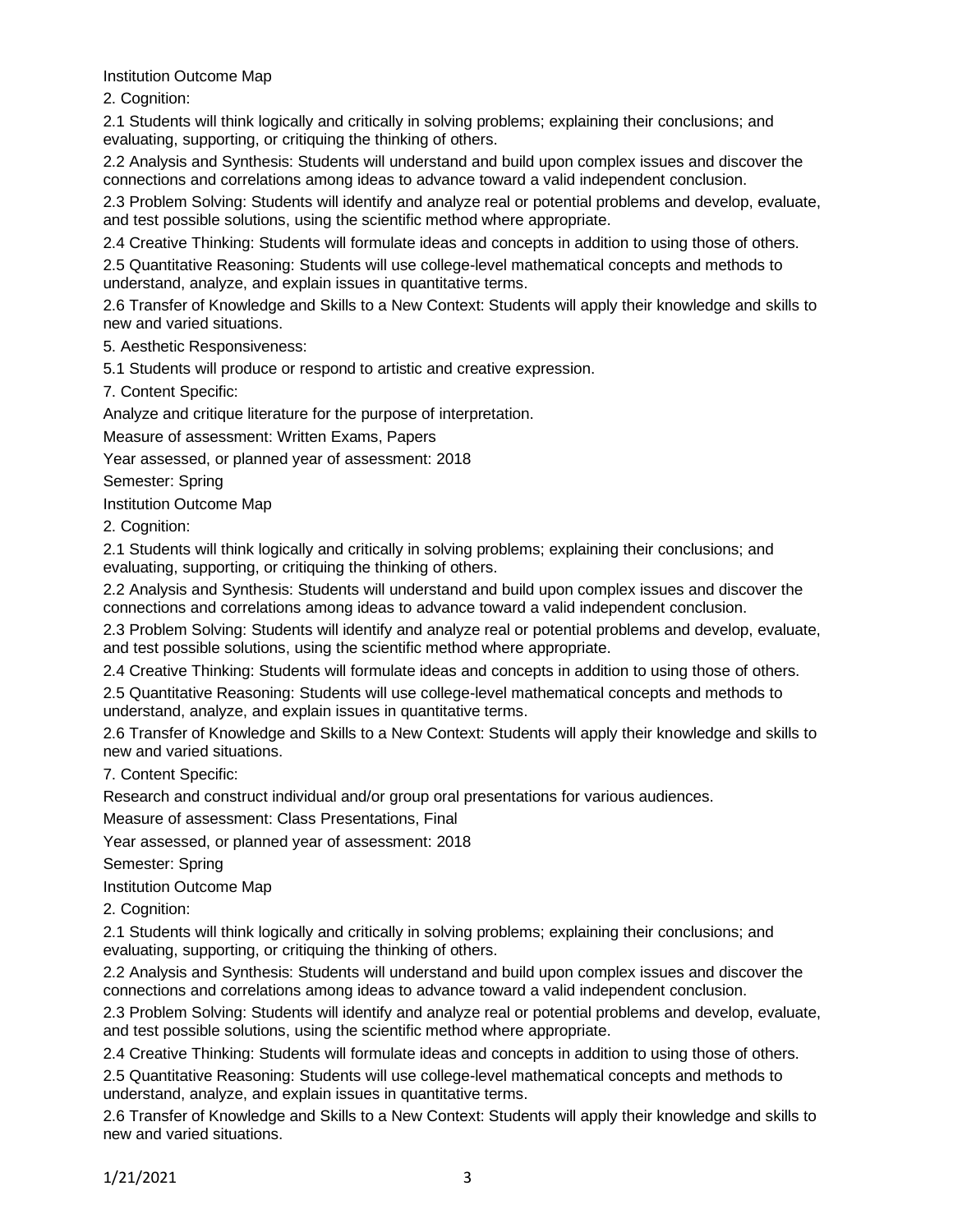3. Information Competency:

3.1 Students will use printed materials, personal communication, observation, and electronic resources to find and evaluate information.

3.2 Research: Students will do research at a level that is necessary to achieve personal, professional, and educational success.

3.3 Technological Competency: Students will use technological applications to find, organize, and present information effectively.

5. Aesthetic Responsiveness:

5.1 Students will produce or respond to artistic and creative expression.

7. Content Specific:

Perform a variety of verbal and nonverbal skills to bring the literature to life and heighten the effectiveness of the performer's message.

Measure of assessment: Class Presentations, Final

Year assessed, or planned year of assessment: 2018

Semester: Spring

Institution Outcome Map

1. Communication:

1.1 Students will communicate effectively in many different situations, involving diverse people and viewpoints.

1.2 Speaking: Students will speak in an understandable and organized fashion to explain their ideas, express their feelings, or support a conclusion.

1.3 Listening: Students will listen actively and respectfully to analyze the substance of others' comments.

1.4 Reading: Students will read effectively and analytically and will comprehend at the college level.

1.5 Writing: Students will write in an understandable and organized fashion to explain their ideas, express their feelings, or support a conclusion.

2. Cognition:

2.1 Students will think logically and critically in solving problems; explaining their conclusions; and evaluating, supporting, or critiquing the thinking of others.

2.2 Analysis and Synthesis: Students will understand and build upon complex issues and discover the connections and correlations among ideas to advance toward a valid independent conclusion.

2.3 Problem Solving: Students will identify and analyze real or potential problems and develop, evaluate, and test possible solutions, using the scientific method where appropriate.

2.4 Creative Thinking: Students will formulate ideas and concepts in addition to using those of others.

2.5 Quantitative Reasoning: Students will use college-level mathematical concepts and methods to understand, analyze, and explain issues in quantitative terms.

2.6 Transfer of Knowledge and Skills to a New Context: Students will apply their knowledge and skills to new and varied situations.

4. Social Interaction:

4.1 Students will interact with individuals and within groups with integrity and awareness of others' opinions, feelings and values.

4.2 Teamwork: Students will participate effectively in teams, committees, task forces, and in other group efforts to make decisions and seek consensus.

4.3 Effective Citizenship: Students will take personal responsibility for being informed, ethical and active citizens of their community, their nation, and their world.

6. Personal Development and Responsibility:

6.1 Students will develop individual responsibility, personal integrity, and respect for diverse people and cultures.

6.2 Self-management: Students will demonstrate habits of intellectual exploration, personal responsibility and physical well being.

6.3 Ethics and Values: Students will demonstrate an understanding of ethical issues that will enhance their capacity for making sound judgements and decisions.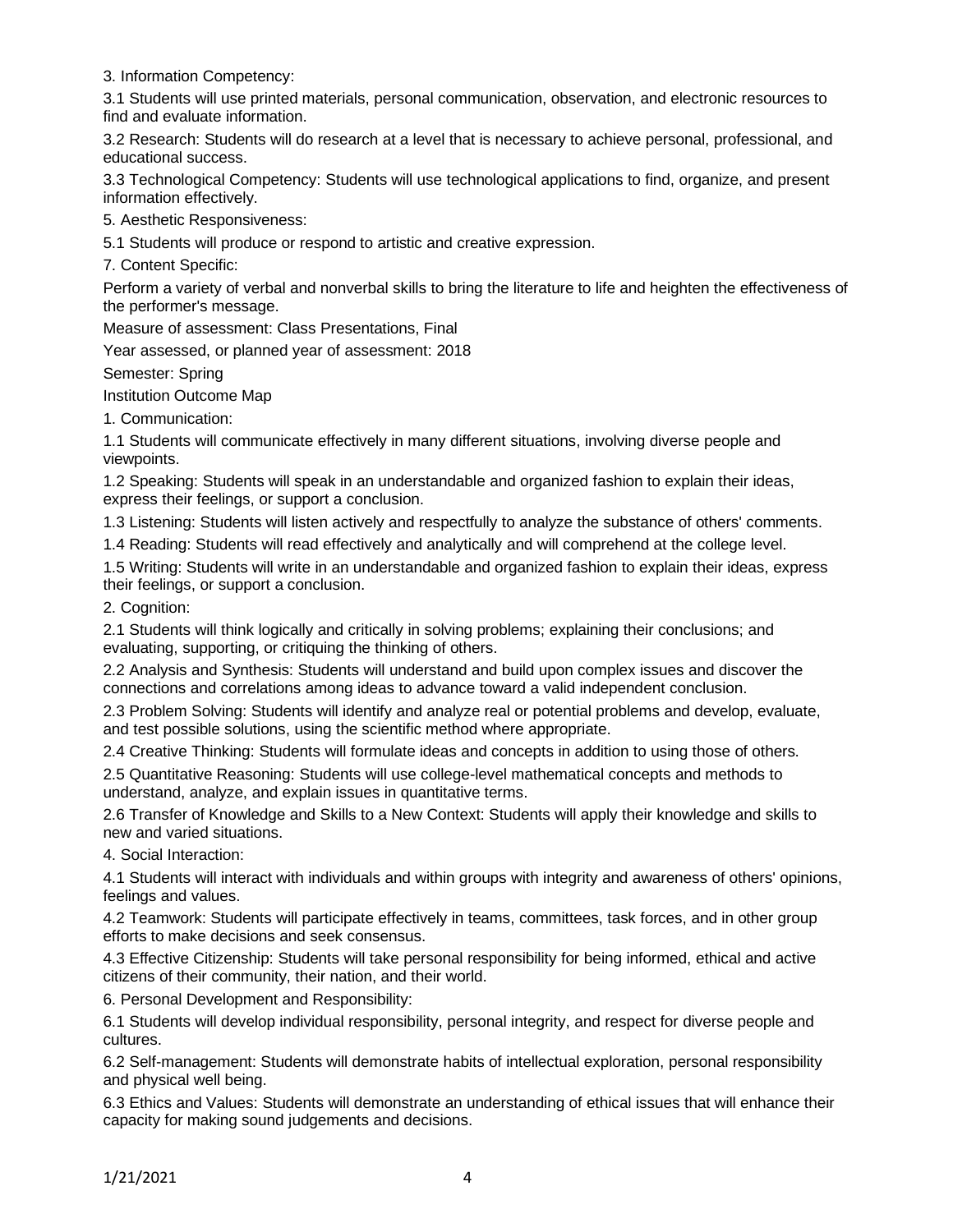6.4 Respect for Diverse People and Cultures: Students will respect and work with diverse people including those with different cultural and linguistic backgrounds and different abilities.

# **CONTENT, STUDENT PERFORMANCE OBJECTIVES, OUT-OF-CLASS ASSIGNMENTS**

Curriculum Approval Date: 12/8/2020

# **DE MODIFICATION ONLY**

6 Hours

Content: I. Nature, importance and ethics of Oral Interpretation:

Review Course Objective and Requirements. What is Oral Interpretation?

Introduction of basic methodologies and skills.

Student Performance Objectives: Explain Oral Interpretation. State its nature, importance, and ethics.

6 Hours

Content: II. Distinctions among reading, speaking, acting and interpretation:

Introduce and demonstrate different modes of presentation.

Workshop topic: Breathe and Pauses. Introduction to using proper breathing techniques for oral interpretation, including the use of pauses for emphasis and breathe.

Video: Oral Interpretation made easy

Student Performance Objectives: Describe the different modes of presentation. Demonstrate proper breathing techniques for oral interpretation.

6 Hours

Content: III. Structure of Dramatic Action:

Introduce dramatic action through selected readings.

Workshop topic: Developing an effective stage presence: stance and fidgeting. Workshop and exercises to learn to combat "fight or flight" impulse. Developing awareness of nervous ticks and fidgeting.

Midterm I

Video: Conquering Communication Anxiety

Student Performance Objectives: Discuss and demonstrate how to develop an effective stage presence. 8 Hours

Content: IV. Methods of literary selection, analysis and cutting/editing:

Introduce editing/cutting as option for selection. Introduce basic analysis of texts.

Workshop topic: Library site visit with Librarian - looking for resources.

Student Performance Objectives: Explain the basic analysis of texts. Discuss cutting/editing.

6 Hours

Content: V. Verbal and Non-Verbal elements of performance:

Use of tone and emotion. Introduction to using tone and emotion to create character and convey the authors meaning.

Examine the use of accents and colloquial speech.

Student Performance Objectives: Identify and demonstrate the various verbal and non-verbal elements of performance.

6 Hours

Content: VI. Nature of and distinction between interpretation of prose, poetry and drama:

Looking at and selecting presentations from different literary sources.

Workshop topic: Rhythm and Meter. Introduction to the use of scansion to decipher meter in verse.

Workshops in scansion, poetry and Shakespeare's sonnets. Workshops on the use of meter in Prose. Midterm II

Student Performance Objectives: Discuss the nature of and distinction between interpretation of prose, poetry and drama.

Describe and demonstrate rhythm and meter as it relates to the class.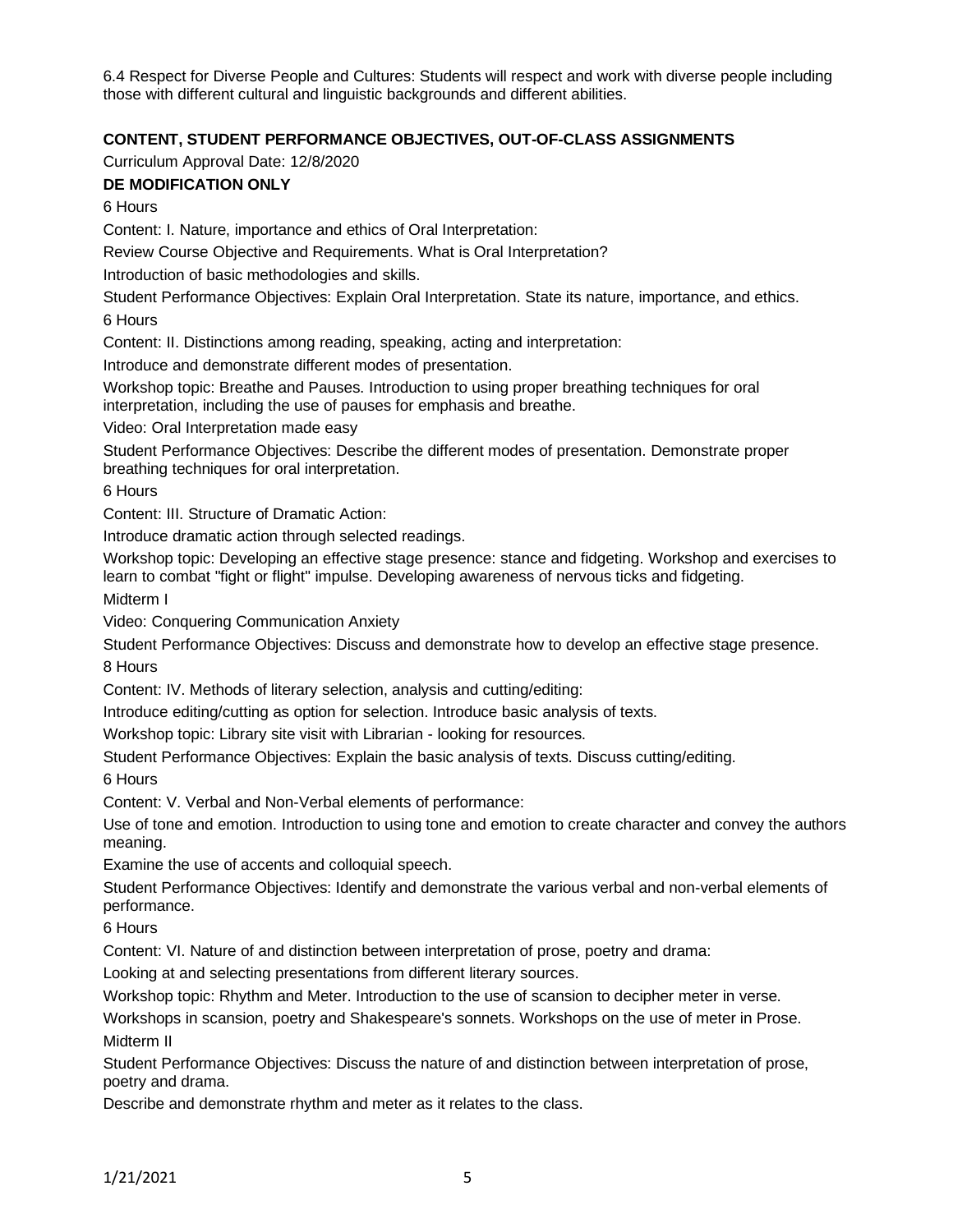# 4 Hours

Content: VII. Analysis of audience:

Looking at performing in different venues, different mediums.

Student Performance Objectives: State how you would analyze an audience. Discuss performing in different venues and with different audiences.

4 Hours

Content: VIII. Performance of literature:

Performing Literature and Reader's theatre

Workshop Topic: Finding the dramatic action within literary texts.

Video: Royal Shakespeare Company's production of Charles Dicken's Nicholas Nickelby.

Student Performance Objectives: Explain how to find the dramatic action within literary texts. Create a 3-4 minute dramatic/comedic presentation from Literary Sources.

6 Hours

Content: IX. Critical Listening and analysis of performance:

Preparing for the final project. Workshops and one-on-one sessions to help students prepare for final project.

Student Performance Objectives: Effectively prepare for the course final by synthesizing all of the skills acquired during the term.

2 Hours

# **METHODS OF INSTRUCTION:**

Lecture and demonstration of the 5 main effective oral interpretation techniques and skills: breathe, stance & gesture, tone & emotion, inflection & stress, metre & rhythm. Under faculty mentorship, students rehearse and present individual and group projects to demonstrate mastery of each area. lectures and workshops are also given to cultivate active listening skills and master providing positive and constructive feedback.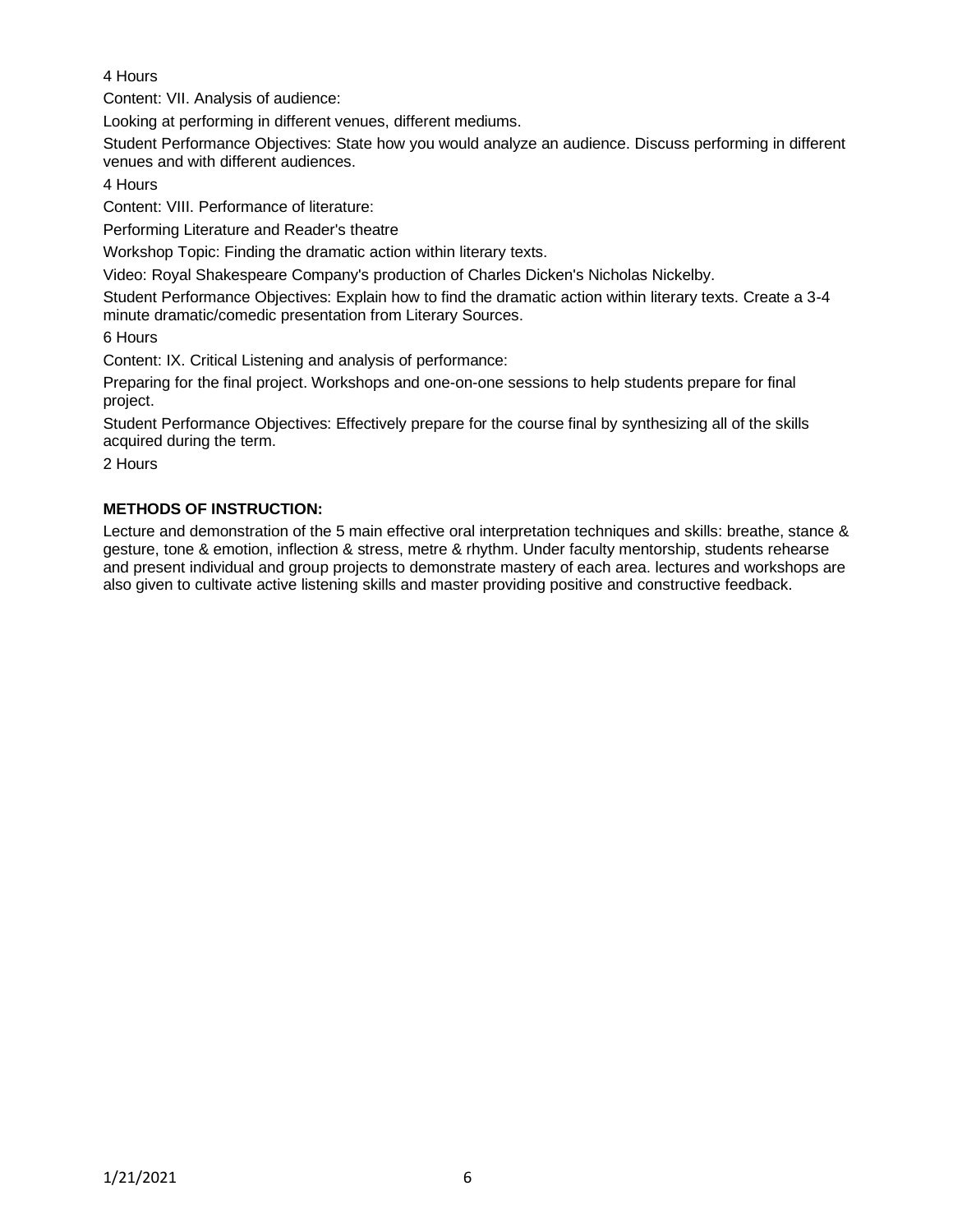# **OUT OF CLASS ASSIGNMENTS:**

Required Outside Hours: 12 Assignment Description: Writing assignment: Students write a 2-3 minute self-introduction which they present to class. Reading: Introduction and Chapter I. Required Outside Hours: 12 Assignment Description: Presentation assignment: Prepare a 2-3 minute presentation or reading of a current event article. Writing assignment: Response paper I. Reading: Chapter II and III Required Outside Hours: 12 Assignment Description: Presentation assignment: Dramatic Action using class readings. Reading Chapter IV and V. Required Outside Hours: 16 Assignment Description: Reading: Chapter VI Writing assignment: edit/splice exercise. Required Outside Hours: 12 Assignment Description: Presentation assignments 2 and 3. Writing assignment: Response paper II. Reading: Chapter VII Required Outside Hours: 12 Assignment Description: Presentation assignments: Presentation using drama or verse. Writing assignment: Response to class exercises and presentations Reading: Chapter VIII Required Outside Hours: 8 Assignment Description: Reading: Chapter IX & X Required Outside Hours: 8 Assignment Description: Performance assignment: Literature Presentation Writing assignment: Create 3-4 minute dramatic/comedic presentation from Literary Sources. Required Outside Hours: 16 Assignment Description: Assignments: Edit and prepare final 5 minute presentation. Writing Assignment: A 3-4 page final response paper including a personal evaluation of progress during the term.

# **METHODS OF EVALUATION:**

Writing assignments Percent of total grade: 20.00 % Percent range of total grade: 10% to 30% Written Homework, Other: Critiques Problem-solving assignments Percent of total grade: 25.00 % Percent range of total grade: 20% to 30% Exams Skill demonstrations Percent of total grade: 20.00 % Percent range of total grade: 20% to 35% Class Performance/s Objective examinations Percent of total grade: 20.00 % Percent range of total grade: 20% to 35% Completion Other: Paragraph answers Other methods of evaluation Percent of total grade: 15.00 %